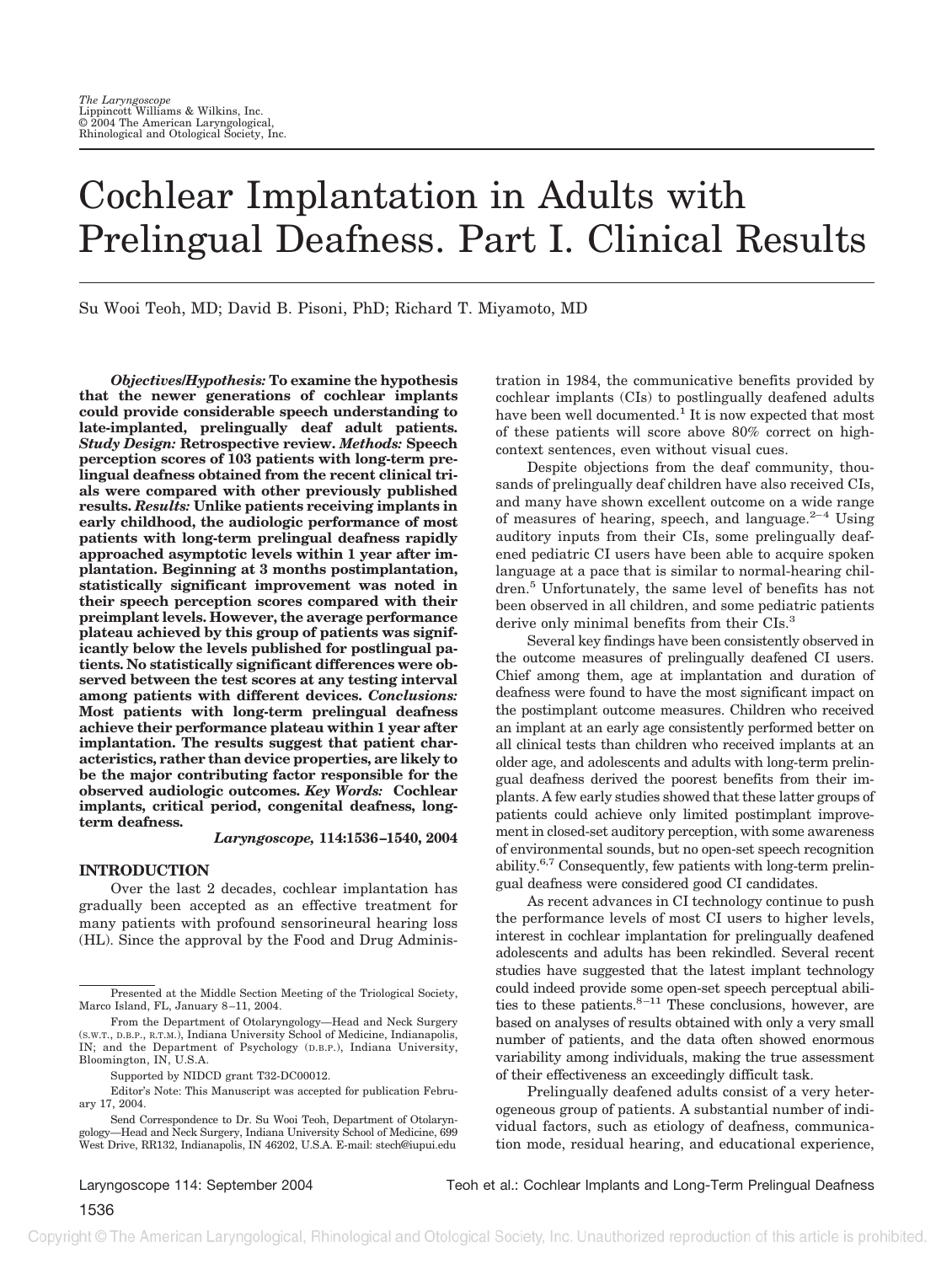could all affect the postimplantation outcomes. Consequently, a valid assessment of the effectiveness of CIs would require a study with a large number of patients or a very well-controlled group of subjects. However, with no evidence proving their clinical efficacy, it is difficult to justify the cochlear implantation of a large number of such patients. In this article, we review all available published evidence in the CI literature on late-implanted prelingually deafened adults, and report new speech perception data obtained from an additional 103 patients from the recent CI clinical trials. The speech recognition scores of these patients were examined longitudinally over the 12-month clinical trial period to evaluate the effectiveness of cochlear implantation in providing auditory perceptual benefits.

# **MATERIALS AND METHODS**

Published evidence in the CI literature on late-implanted prelingually deafened adults was reviewed. In addition, speech perception data from the recent clinical trials were requested from three major CI companies (Advanced Bionics, Cochlear, and MedEl). The inclusion criteria included prelingual profound deafness (onset of deafness at  $<$  3 years old) and implantation at older than 13 years of age, thus ensuring that these patients had at least 10 years of auditory deprivation. These criteria netted a total of 103 patients. The Nucleus devices were equipped with the SPEAK strategy, whereas the Clarion and MedEl devices made use of the CIS strategy.

# **DATA AND RESULTS**

Although a great deal of audiologic outcome data are available for postlingually deafened adults and prelingually deafened young children who have received CIs, few studies have focused on implantation outcomes of prelingually deafened adults. The earliest studies by Clark et  $al.,<sup>12</sup> Skinner et al.,<sup>7</sup> and Waltzman et al.<sup>6</sup> were mainly case$ reports of a few selected patients. The subjects in these studies all showed uniformly poor open-set speech perceptual skills, even though some improvements were noted on closed-set speech recognition tests over time after implantation. However, it should be noted that all of these earlier studies were conducted with speech processing strategies that are now deemed obsolete, and thus the results may not apply to the users of the newer generation of CIs.

Fryauf-Bertschy et al.3 published the first large series of longitudinal data that included CI patients with prolonged deafness. However, their results were obtained mainly from children. Only 4 of the 34 prelingually deafened patients in their study received implants after the age of 12. Nonetheless, some inferences can be drawn from the clear trends observed in their data. A summary of the most representative results in that article using PB-K word scores is replotted in Figure 1. The PB-K test is an open-set word recognition test that is routinely used to measure speech perception skills without visual enhancements because of lipreading. The patients in that study were divided into four groups on the basis of their age at implantation. The results showed a strong influence of duration of deafness before implantation on the patterns of long-term improvement observed in these patients. Significant differences were observed in performance between children receiving implants before age 5 and those receiving implants after age 5 at the 3- and 4-year test intervals. Qualitatively, the results showed that the older the patient was at the time of implantation, the slower the



Fig. 1. A summary of the PB-K word test results published by Fryauf-Bertschy et al.<sup>3</sup> Average test scores of the prelingually deafened cochlear implant patients grouped by their age at implantation.

rate of improvement and the lower the average scores—even after 4 or 5 years of implant use. For the group receiving implants after 8 years of age  $(n = 8)$ , only minimal open-set word recognition ability was demonstrated. Although the data set did not specifically include adult patients, the general trend suggests that prelingually deafened adults would receive minimal to no auditory benefits from a CI. It should be noted that all the patients in the Fryauf-Bertschy et al.<sup>3</sup> study used the older F0F1F2 or the MPEAK strategy in their Nucleus processors.

A similar trend was also present in the study reported by Manrique et al.,<sup>4</sup> which assessed patients who used the newer SPEAK strategy or the MPEAK strategy. In their study, 98 prelingually deafened patients were followed over a period from 1 to 6 years after implantations, with another 58 postlingually deafened patients serving as a comparative group. Twenty-three of the 98 prelingually deaf patients had greater than 14 years of profound deafness before implantation, and another 17 patients received implants between 11 and 14 years of age. Figure 2 shows a summary of their longitudinal follow-up data. The average percent correct scores of the patients are plotted as a function of the duration of their implant use. For the closed-set recognition test of daily words delivered under auditory presentation (Fig. 2A), the prelingually deafened patients in all five age groups appeared to achieve a level close to their asymptotic level after only 1 to 2 years postimplantation.

For the early implanted children and for postlingual adults, ceiling effects may have masked any possible improvement over time in their auditory skills. With the more difficult open-set recognition test of bisyllabic words (Fig. 2B), the ceiling effects were reduced, and the results showed continuing improvement in their auditory development 3 to 5 years after implantation. For the older patients, however, the ceiling effects did not apply, and yet no significant changes were observed after the first year of implant use in either the open- or the closed-set tests. In general, the results of Manrique et al.<sup>4</sup> support the earlier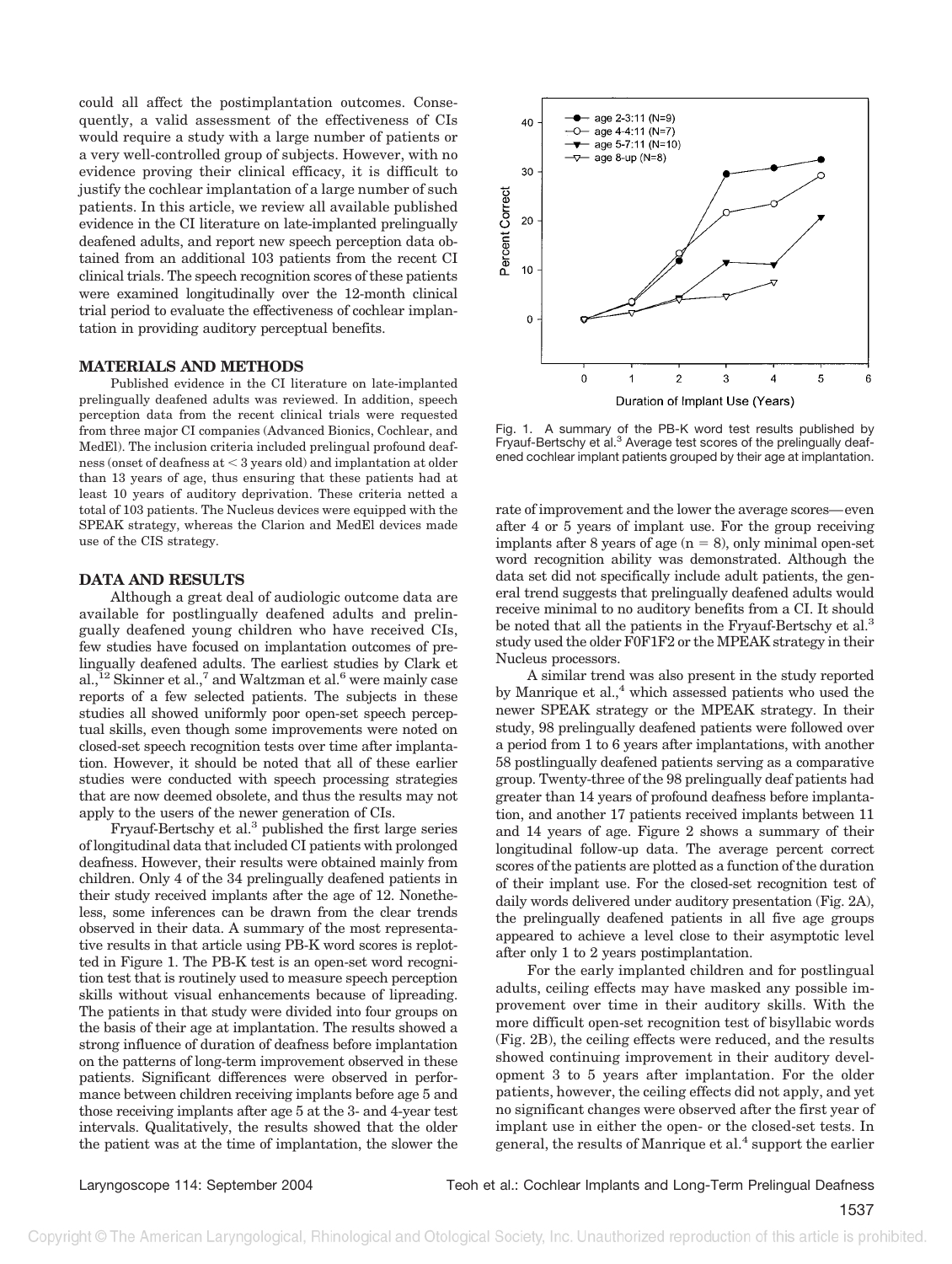

Fig. 2. A summary of the longitudinal follow-up data reported by Manrique et al.<sup>4</sup> Average scores of prelingually deaf patients grouped by their age at implantation. Results of 58 postlingually deafened adults are also included for comparison purposes. The tests are (**A**) daily words test (a closed-set test) and (**B**) bisyllabic words test (an open-set test).

findings that postimplant performance is inversely related to the duration of deafness before implantation. Prelingually deaf patients implanted at 11 to 14 years of age, and after 14 years of age, showed virtually no open-set speech-perception understanding even after 5 years of implant use.

In another study, Snik et al.<sup>13</sup> attempted to address the issue of the upper age limit for cochlear implantation in congenitally deaf subjects by assessing the performance of 12 patients longitudinally. The patients in their study received implants from age 4 to 33 years. The authors combined the test scores from a battery of speech perception tests, which included word discrimination, vowel discrimination, suprasegmental speech identification, word identification, and open-set speech recognition tests, into one single measure called the "equivalent HL." <sup>14</sup> The combined measure was obtained by matching the CI patient's overall performance on the test battery with an age-matched reference group of severely and profoundly hearing-impaired children with conventional hearing aids. Their results are summarized in Figure 3, which plots the average equivalent HL levels of patients in three different age groups over the 3-year follow-up period. The results showed that adolescents (implanted at 11–13 years old) and adults all reached a plateau in performance within their evaluation period (2–3 years), with most progress leveled off between 6 to 12 months after implantation. In contrast, the 4 to 8 year-old group continued to display improvement throughout their follow-up period, without reaching an asymptotic level. On the basis of these results, the authors concluded that implantation of congenitally deaf patients during or after puberty offers only limited benefit.

More recently, several articles have reported more promising results with the use of newer generations of implant technology. $9-11,15$  These studies found varying degrees of improved open-set speech understanding in children and adults with long-term congenital deafness. Osberger et al.15 reported some measurable open-set speech understanding in

prelingually deaf children using the Clarion CIs. However, their study focused on children older than 5 years of age, and thus the duration of deafness in these patients was relatively short compared with the previous studies of prelingually deafened adults. In 1999, Waltzman and Cohen<sup>9</sup> reported case studies of five patients (age at implantation ranged from 10.5–20 years old) with moderate improvement in speech understanding as measured by a variety of clinical tests. More patients were included in the subsequent studies by Schramm et al.11 (9 adults and 6 children) and Waltzman et al.10 (14 adults and 35 children). Both articles reported substantial individual variability in performance, but some open-set speech perception was demonstrated by several



Fig. 3. Postimplant performance results adapted from data reported by Snik et al.<sup>13</sup> Each plot represents the average "equivalent hearing" loss" (see text for details) of prelingually deaf patients grouped according to their age at implant.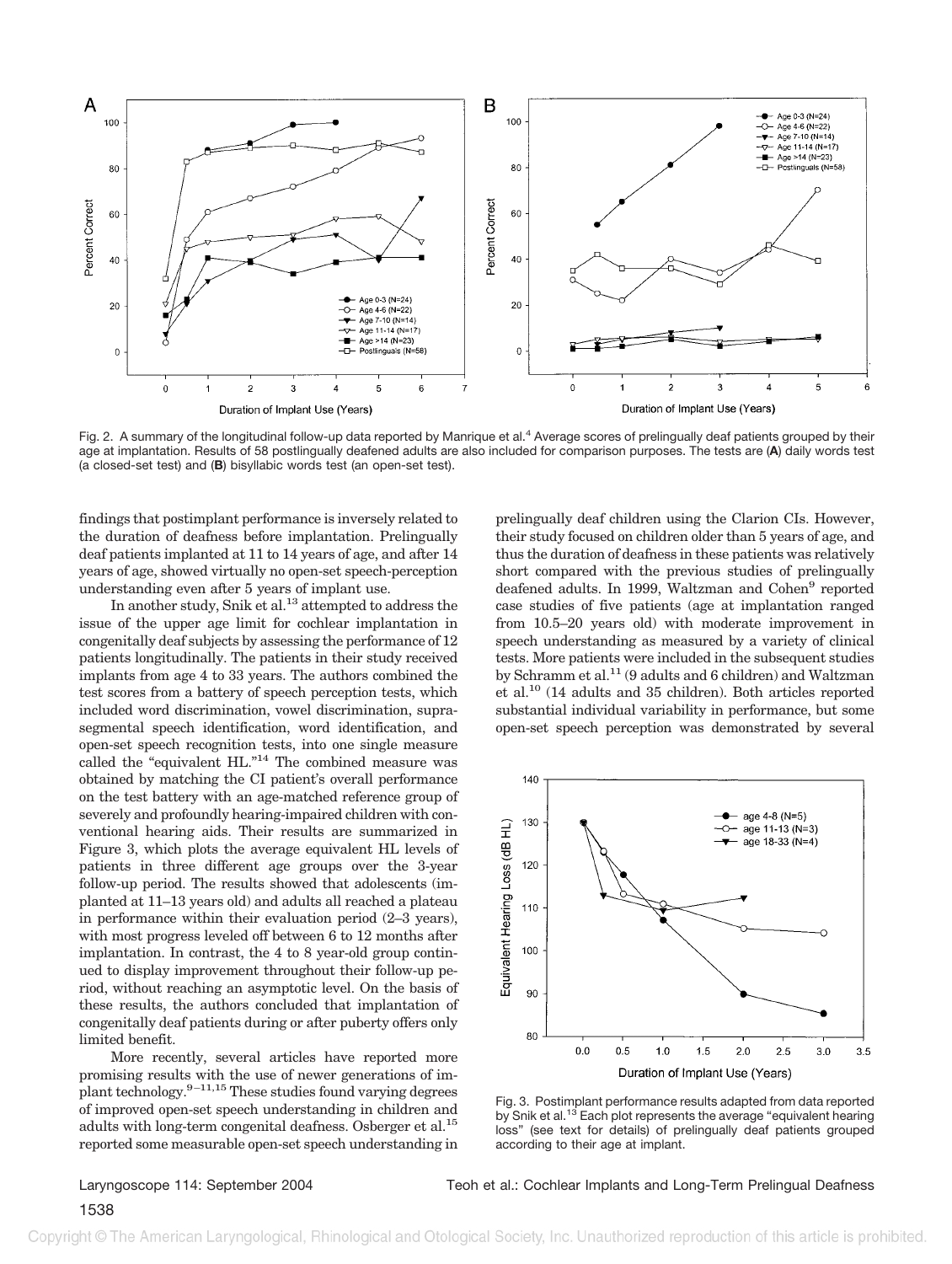patients, as measured by their postimplant improvement in open-set word and sentence recognition scores. The patients in both of these studies received either the Clarion or Nucleus implant systems, using the latest CIS, SPEAK, or ACE coding strategies. The authors suggested that the improved technology was the major factor contributing to the improved implantation outcomes. Unfortunately, none of the articles reported any longitudinal data on their patients, making a comprehensive evaluation of their outcome measures difficult.

To assess the hypothesis that the latest CI technology was the primary factor responsible for the improved audiologic outcomes of these prelingually deafened patients, speech perception data from the recent clinical trials were requested from three major CI companies (Advanced Bionics, Cochlear, and MedEl). The data include speech perceptual scores of 103 patients over the 12-month clinical trial period.

Figure 4 shows the average percent correct scores and standard errors for three different open-set speech perception tests over the 12-month clinical trial period. For comparison purposes, Figure 4 also includes previously unpublished data from a group of postlingually deafened adult MedEl Combi-40+ users tested at the Indiana University School of Medicine. The open-set perceptual tests included the CUNY sentences in quiet (Nucleus and MedEl patients), the HINT sentences in quiet (MedEl and Clarion patients), and the CNC monosyllabic words (Nucleus and MedEl patients) tests. The CUNY and HINT are open-set tests of sentence recognition. The CNC is a more difficult open-set word recognition test.

Figure 5 shows the individual HINT scores obtained from the Clarion and MedEl prelingually deaf patients. The scores shown in this figure illustrate the enormous variability in test scores typically observed among individual patients. Although the average scores at 6 and 12 months postimplant were approximately 20%, several individual patients were able to achieve much higher scores (40–100%).

# **DISCUSSION**

Several important conclusions can be drawn from an examination of the clinical trial data shown in Figure 4. First, the results demonstrate that the overall performance

of the three different implants are remarkably similar. No statistically significant differences were observed between the test scores at any testing interval for the prelingually deafened patients ( $P \ge 0.2$  on all paired-samples t tests). Such similarity among vastly different processing devices suggests that patient characteristics, rather than device properties per se, are likely to be the major contributing factor responsible for the observed outcome measures. Second, beginning at 3 months after implantation, statistically significant improvement ( $P \leq .001$  on paired-samples t tests) was noted in the scores of all three speech perceptual tests compared with their preimplant levels. However, the average performance plateau achieved by these patients was still significantly below the findings published for postlingual adult patients or prelingually deaf children with short-term deafness.1,2,5–12 This finding was observed despite the use of the latest speech processors and coding strategies. Finally, most prelingually deafened patients rapidly approached their asymptotic level of performance within 12 months after implantation. This finding is consistent with the data reported in the earlier studies by Manrique et al.,<sup>4</sup> Fryauf-Bertschy et al.,<sup>3</sup> and Snik et al.,<sup>13</sup> but differs from previous findings, suggesting that prelingually deaf patients may require a long period of time to achieve their maximal audiologic benefit.<sup>10</sup>

The tremendous variability observed in the clinical trial data may be attributable to the wide-ranging characteristics of the patient populations. Because clinical trials are routinely conducted at several medical centers, it was unavoidable that the patient population would be quite heterogeneous in nature (e.g., disease etiologies, communication modes, and educational experiences). Indeed, Waltzman et al.<sup>10</sup> attributed the improved patient performance in their study in part to the significant number of oral communicators enrolled in that study. Similar conclusions were reached by Osberger et al.<sup>15</sup> The precise implications of oral communication versus total communication (i.e., using sign and speech) on the performance of CI patients will be explored in greater detail in Part II of this series. In addition, several patients with some residual hearing may have had some auditory experience through their hearing aids before cochlear implantation.



Fig. 4. Average test scores and standard errors of prelingually deaf adult cochlear implant (CI) patients obtained from clinical trials of the three major CI companies. For comparison purposes, the figure also includes scores obtained from postlingually deafened MedEl Combi-40+ adult CI users. The tests are (**A**) CUNY sentences in quiet, (**B**) HINT sentences in quiet, and (**C**) CNC mono words test.